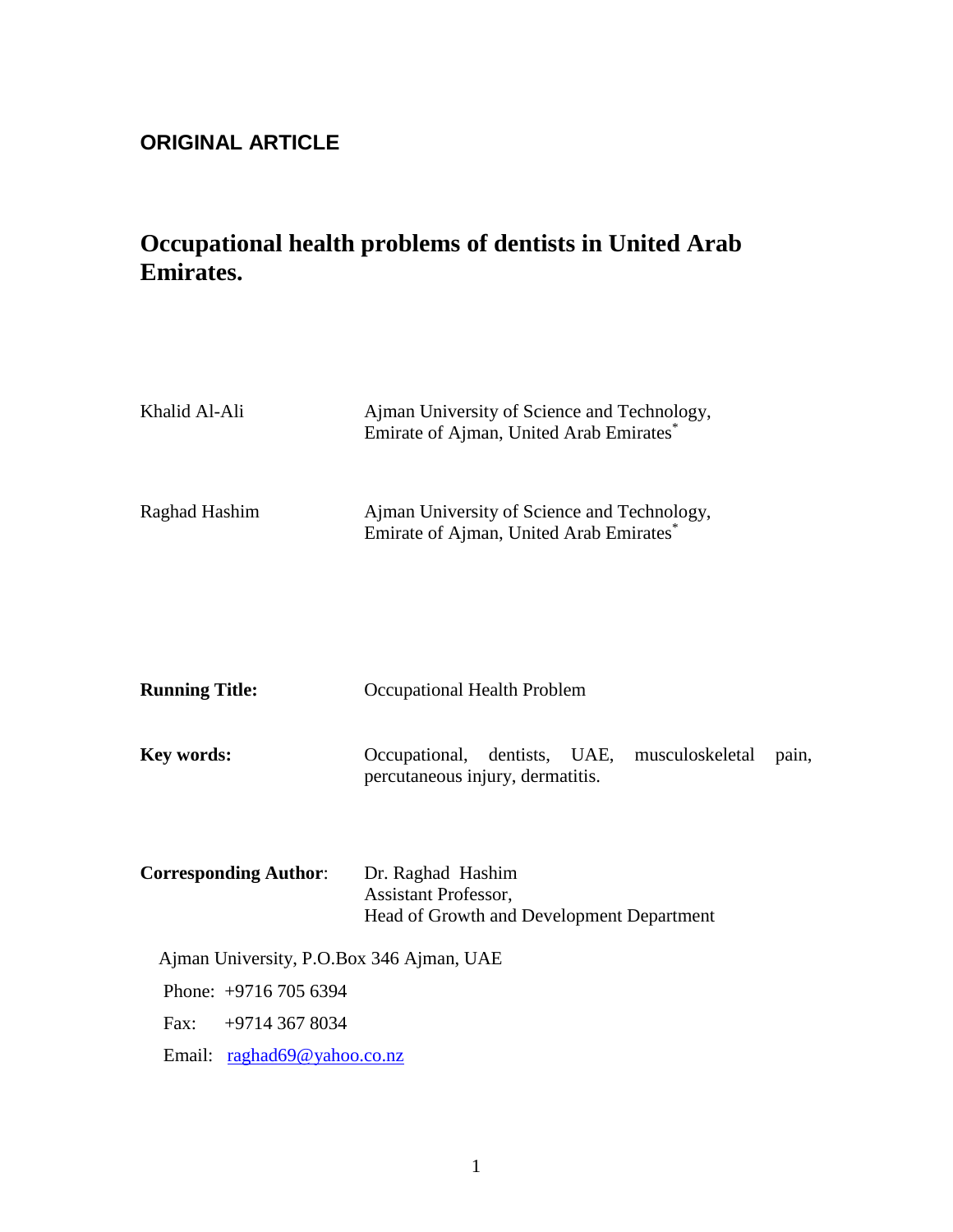### **Abstract**

**Objectives:** The aims of this study were to investigate the prevalence of some occupationally related health problems among dentists in United Arab Emirates.

**Method:** A cross-sectional study by using one-stage complex sampling technique using a self reported questionnaire distributed to all 844 dentists, working in three cities (Abu Dhabi, Dubai and Sharjah) in United Arab Emirates (UAE).

**Results:** Seven hundred and thirty three 733(87) dentists aged 22-70 years responded. The most common occupational health problems were musculoskeletal pain 497(68) and percutaneous injury 306(42). Around one fifth 135(18) of dentists had a history of contact dermatitis mostly caused by Latex gloves, 53% had eye problems, and 5% had hearing problems.

**Conclusion:** As exposure to potential infectious agents is of concern; continuing education in the avoidance of percutaneous injuries would be beneficial. Further studies are needed to identify causes of musculoskeletal pain and to identify the appropriate interventions to reduce its prevalence, as would similar measures to reduce exposure to agents which may produce contact dermatitis. The awareness of occupational health problems should be highlighted at all clinical and research symposia.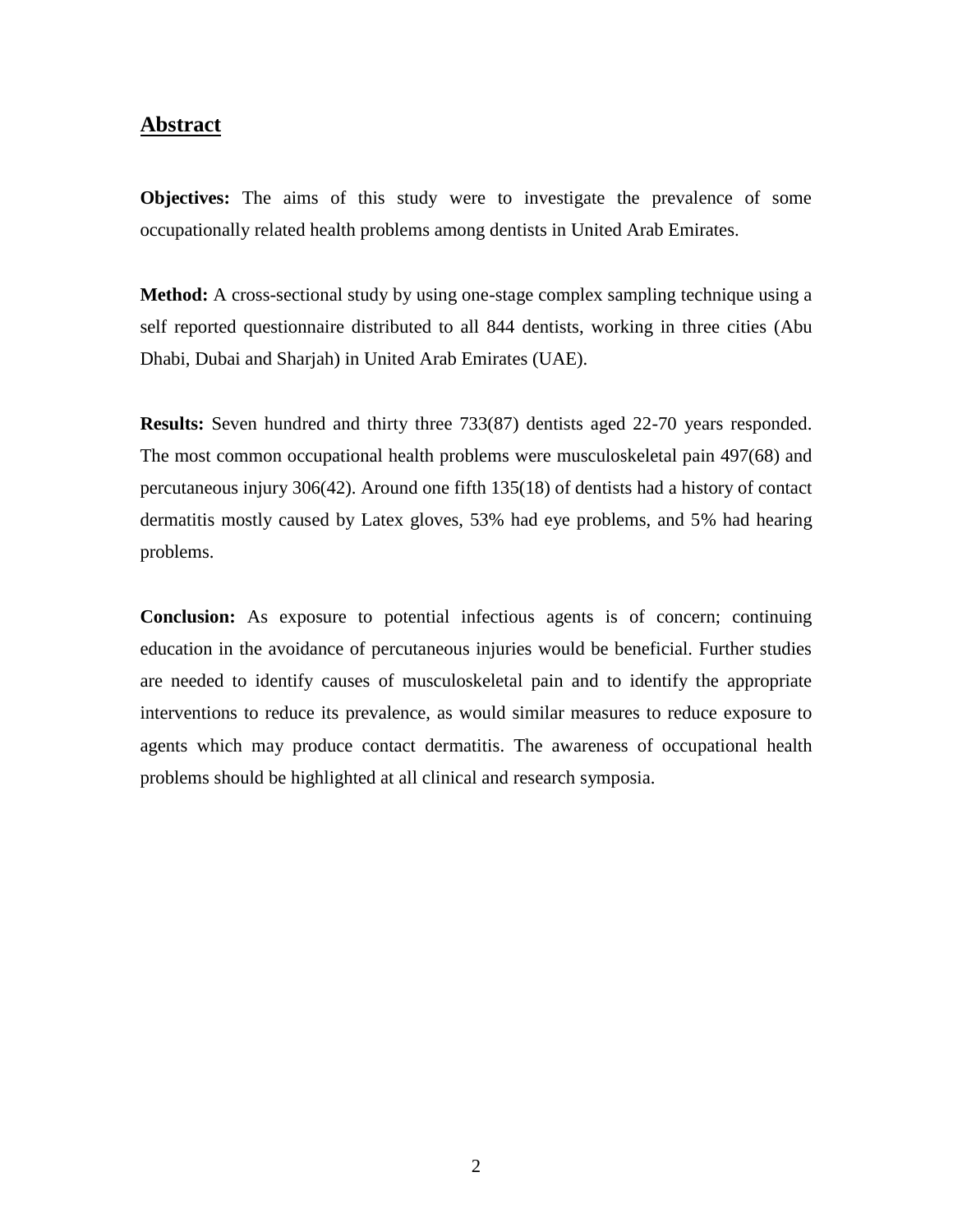#### **Acknowledgements**

The authors would like to acknowledge all the dentists participated in this study. This study was not supported or funded by any research grants.

#### **Conflict of interest**

The authors declare that they have no conflict of interest with respect to the submitted work.

#### **Ethical statement**

The authors confirm that this research has been conducted in full accordance with the World Medical Association Declaration of Helsinki. The current study was approved by the ethics committee of Ajman University of Science and Technology AUST, General Authority for Health Services for the Emirate of Abu Dhabi, Department of Health and Medical Services of government of Dubai, and Ministry of Health in UAE. Written consents were obtained from all participants in this study.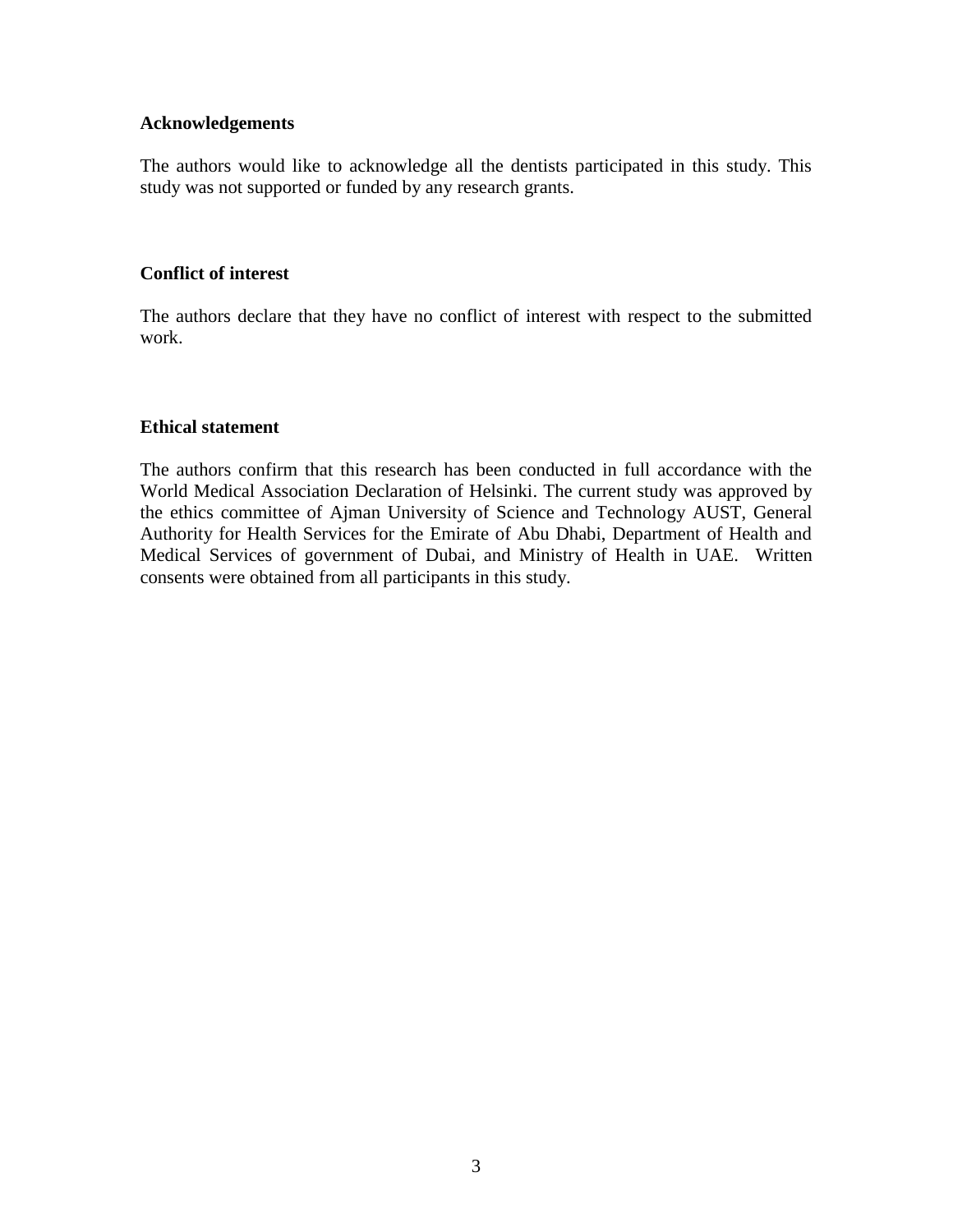## **Introduction**

Musculoskeletal system problems connected to occupational conditions are common among health care workers. The costs of these problems are substantial, both in terms of money and in terms of work time  $\text{lost}^1$  it may result in lowered productivity due to missed work or in a career-ending injury. The musculoskeletal health of dental professionals has been the subject of numerous studies world-wide, and their focus has been on the pain experienced by the practitioner<sup>1</sup>.

Clinical research has found that the primary occupation-related route of blood-born pathogen transmission in dentistry is through percutaneous injury<sup>2</sup>. Research indicates that dentists are at three times the general population's risk of contracting hepatitis B virus<sup>3</sup>. In a retrospective study<sup>4</sup> of 310 dental practitioners who took part in the investigation, 56% of the respondents reported at least one inoculation injury within the last year. And in another study in Thailand<sup>5</sup> based on self-report questionnaire distributed to 220 dentists, 50% of the respondents reported percutaneous injuries, mostly sustained from hypodermic needles (49%) and burs (20%).

When glove-wearing was first introduced into dentistry in the 1980's, many dentists wore gloves selectively for patients or procedures perceived as being 'high risk' for transmission of HIV or hepatitis<sup>6</sup>. Consequently, these dentists did not have their hands in more-or-less continuous contact with Natural Rubber Latex (NRL) gloves. The occurrence of hand dermatitis among personnel in all fields of dentistry has been found higher than in the general population<sup>7</sup>.

Allergy to latex, e.g. in rubber gloves, is an increasing problem in health care and especially in dental care $8$ . The extraordinary increase in latex glove use in dentistry within the past decade is due to an increased awareness of blood infections (e.g. HIV and Hepatitis)<sup>9</sup>, consequently, the number of glove related diseases have considerably increased<sup>10</sup>. Health care workers who experience latex sensitivity have the potential of developing severe allergic reactions, which may limit their careers, as well as normal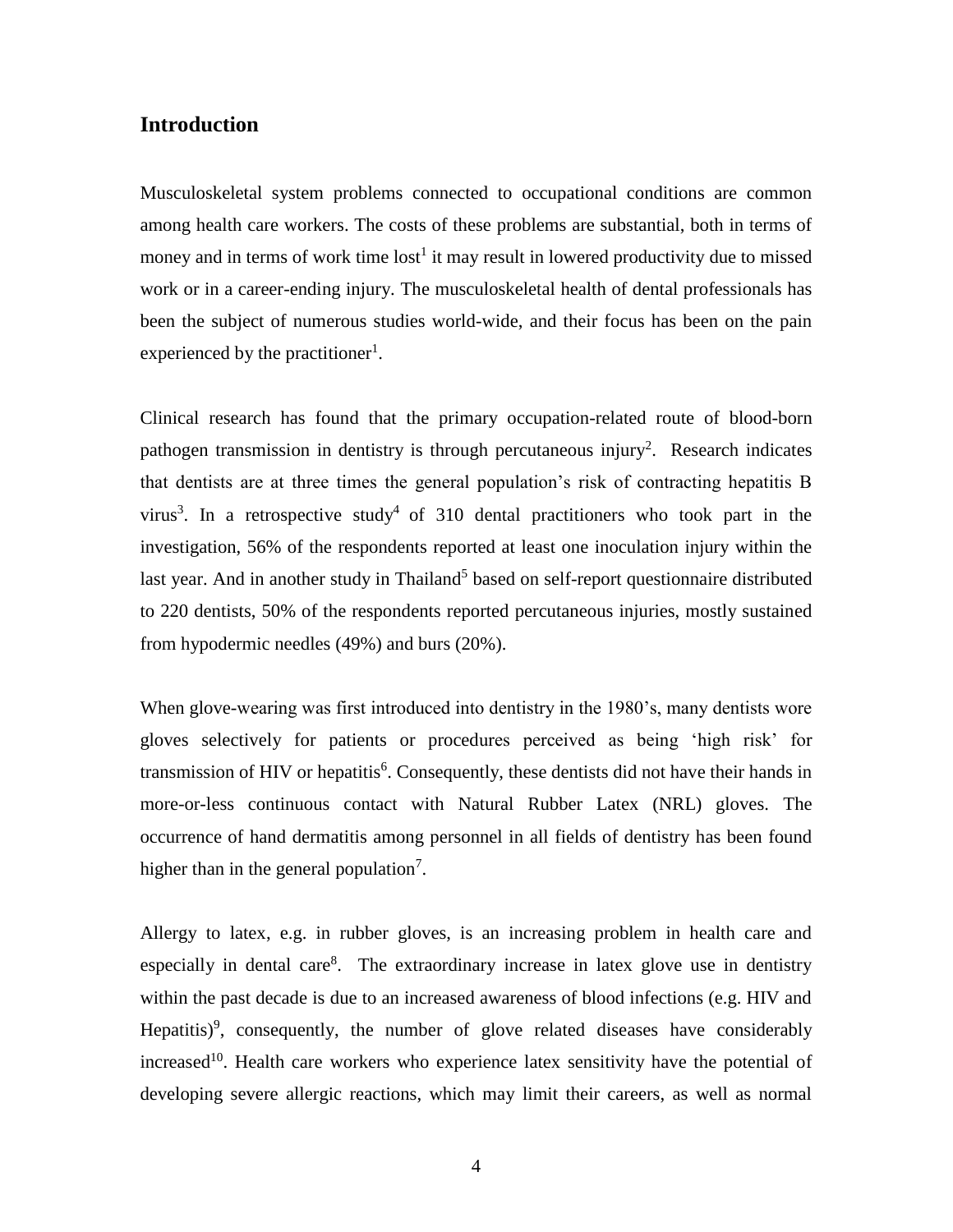daily activities. The risk of progression from skin rash, urticaria, to more serious reactions such as asthma, or anaphylaxis is unknown. Prolonged periods of contact with latex that are required for most dental procedures, could exacerbate the allergic reaction.

In Finland, according to the Finnish Register of Occupational Diseases (FROD), the occurrence of occupational diseases among dental personnel has increased threefold in the  $1990s<sup>11</sup>$ . While in Germany, skin diseases are the second most frequent occupational disease following musculoskeletal disorders, and most occupational dermatitis are cases of contact dermatitis<sup>12</sup>.

This study was designed to investigate the prevalence and nature of occupational-related musculoskeletal pain, the prevalence and perceived cause of percutaneous injuries, the prevalence and perceived cause of contact dermatitis as well as the prevalence of sight and hearing disorders, and how demographic factors may influence these problems.

#### **Methods**

The current study was approved by the ethics committee of Ajman University of Science and Technology AUST, General Authority for Health Services for the Emirate of Abu Dhabi, Department of Health and Medical Services of government of Dubai, and Ministry of Health in UAE.

The questionnaire used in this study consists of 21 close-ended questions which consisted an information on the individual characteristics such as age, gender, marital status, number of years since graduation and number of hours worked per week. Furthermore, the questionnaires included information on the respondent's musculoskeletal complains in five anatomical regions of the body during the previous 7 days and the previous 12 months, percutaneous injuries during the previous 7 days and the previous 12 months, contact dermatitis, eye and hearing problems. A total of 844 dentists (GDP and specialists) working in three cities (Abu Dhabi, Dubai and Sharjah) in both sectors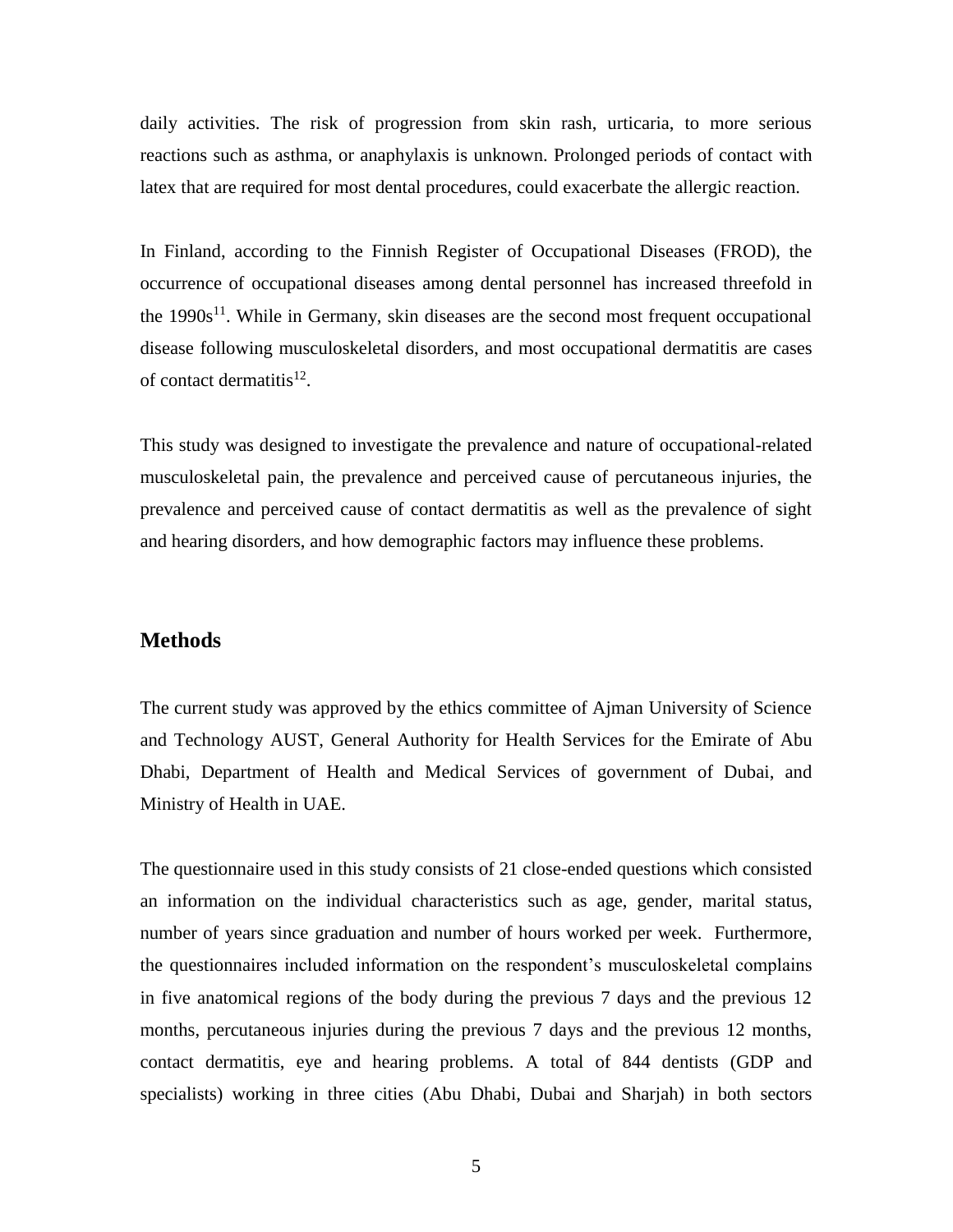(private and public) in UAE selected for inclusion in this study. At least one year of work experience in the current position was a criterion for eligibility to be included in the study.

The Clinics were selected from the membership register of Ministry of Health for emirates of Abu Dhabi, Dubai and Sharjah. This includes Dental clinics, Medical centers, polyclinics and hospitals. The purpose of the questionnaire and how they should be answered was explained, and whenever necessary further information was provided to the participant. The questionnaires were distributed by the researcher between July 2005 and February 2006. All the data entered into the Microsoft Excel, and then transferred into SPSS program. Data analyses were conducted by the use of SPSS windows version 11.0.The chi-square test was used were appropriate and the level of statistical significance was set at  $P<0.05$ . Univariate and bivariate analysis were used when appropriate.

#### **Results**

This cross-sectional study examined the prevalence of, and some factors associated with, occupational health problems among dentists in United Arab Emirates. Questionnaires were completed by seven hundred and thirty-three 733 dentists from Abu Dhabi, Dubai and Sharjah from both sectors (public and private) with a total response rate of 87%. Missing data were excluded from the analysis. Of the 733 dentists 445(61%) were males, and 288(39%) were females, with an age range from 22-70 years (mean  $\pm$  SD = 38.1  $\pm 10.3$ ). Background data on age, number of years since graduation (or in clinical practice), and working hours per week been summarised in Table 1. Male dentist used to work for longer hours than female.

The prevalence of musculoskeletal problems, percutaneous injuries, contact dermatitis, eye and hearing problems of dentists have been summarised in Table 2. There were no significant differences between the prevalence of these occupational health problems by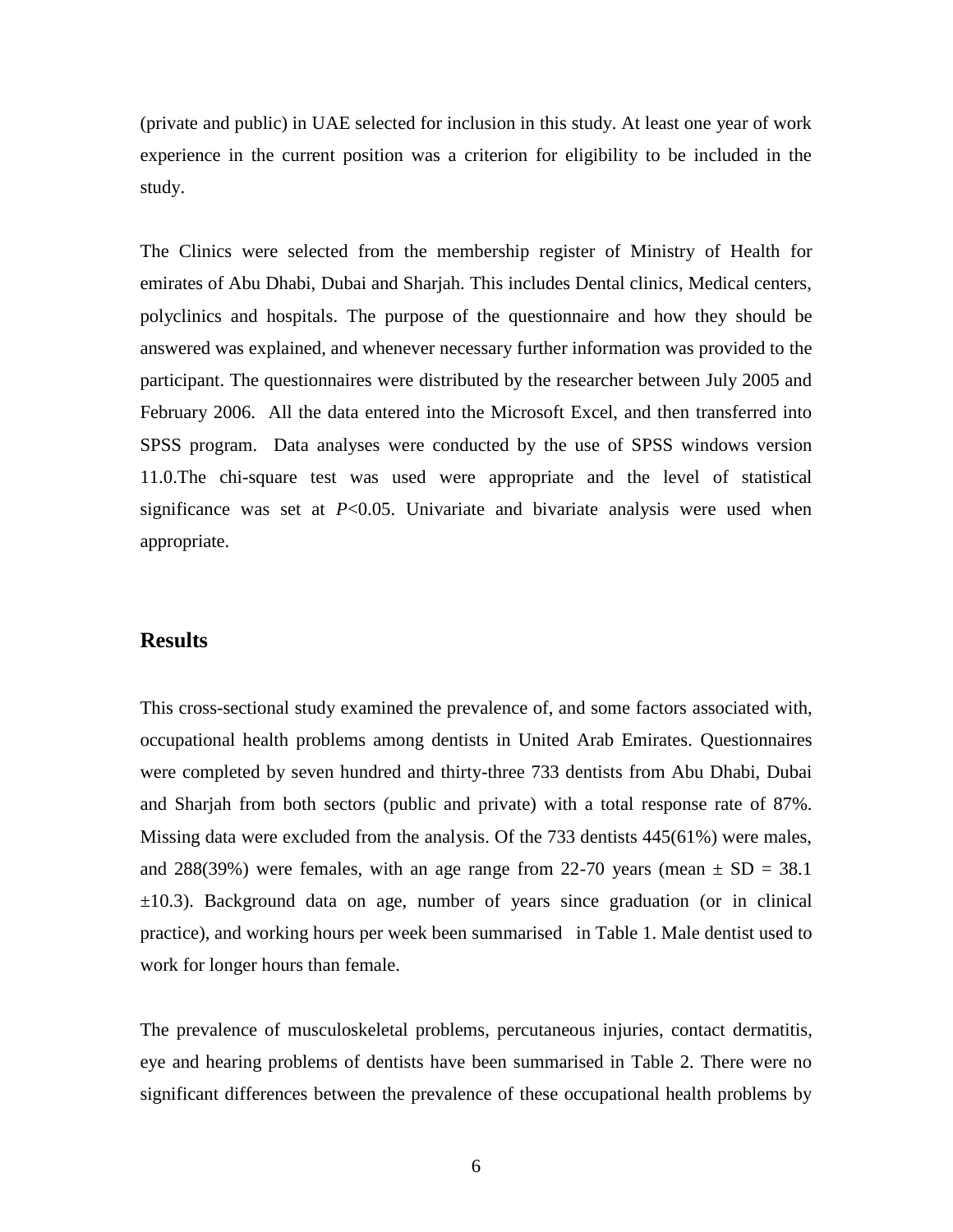sex, except the experience of musculoskeletal pain within the previous 12 months, and previous 7 days. Around 68% of the dentists reported having musculoskeletal pain in the past 12 months mainly due to back pain (49%), neck pain (33%), shoulder pain (25%) and hand/wrist pain as shown in table 3. There is a clear association between the presence of musculoskeletal pain in the past 12 months and the past 7 days, in relation to the gender of the respondents, specifically with neck, shoulder and hand/wrist pain. On the other hand, there were no significant associations between these problems and the age of the dentist, number of patients attended per day, and number of working hours per week (data not presented in the tables).

Few dentists (9%) reported at least one percutaneous injury during their dental practice in the previous week, however 42% of the dentists reported having at least one percutaneous injury during their dental practice in the previous months (Table 2) mainly by the hypodermic needle (16%). the instruments that caused the injuries are listed in Table 4, a highly significant association is shown between these injuries caused by child bite, endodontic file and being female dentists.

Around one fifth (18%) of the dentists had a history of contact dermatitis, as shown in table 2. There was a highly significant association between reporting contact dermatitis and being female. On the other hand, reporting contact dermatitis by the dentists were significantly associated with the number of year since.

As shown in table 2 more than half of the dentists reported having eye problems (53%). Eye problems included in order of frequency: short-sightedness (28%), long-sightedness (14%) and astigmatism (15%). Only 33 dentists (5%), twenty two males and eleven females, reported that they had hearing problems.

### **Discussion**

To our knowledge, this is the first study to report on Occupational health problems (Musculoskeletal problems (MSP), Percutaneous injuries, Contact Dermatitis, Sight and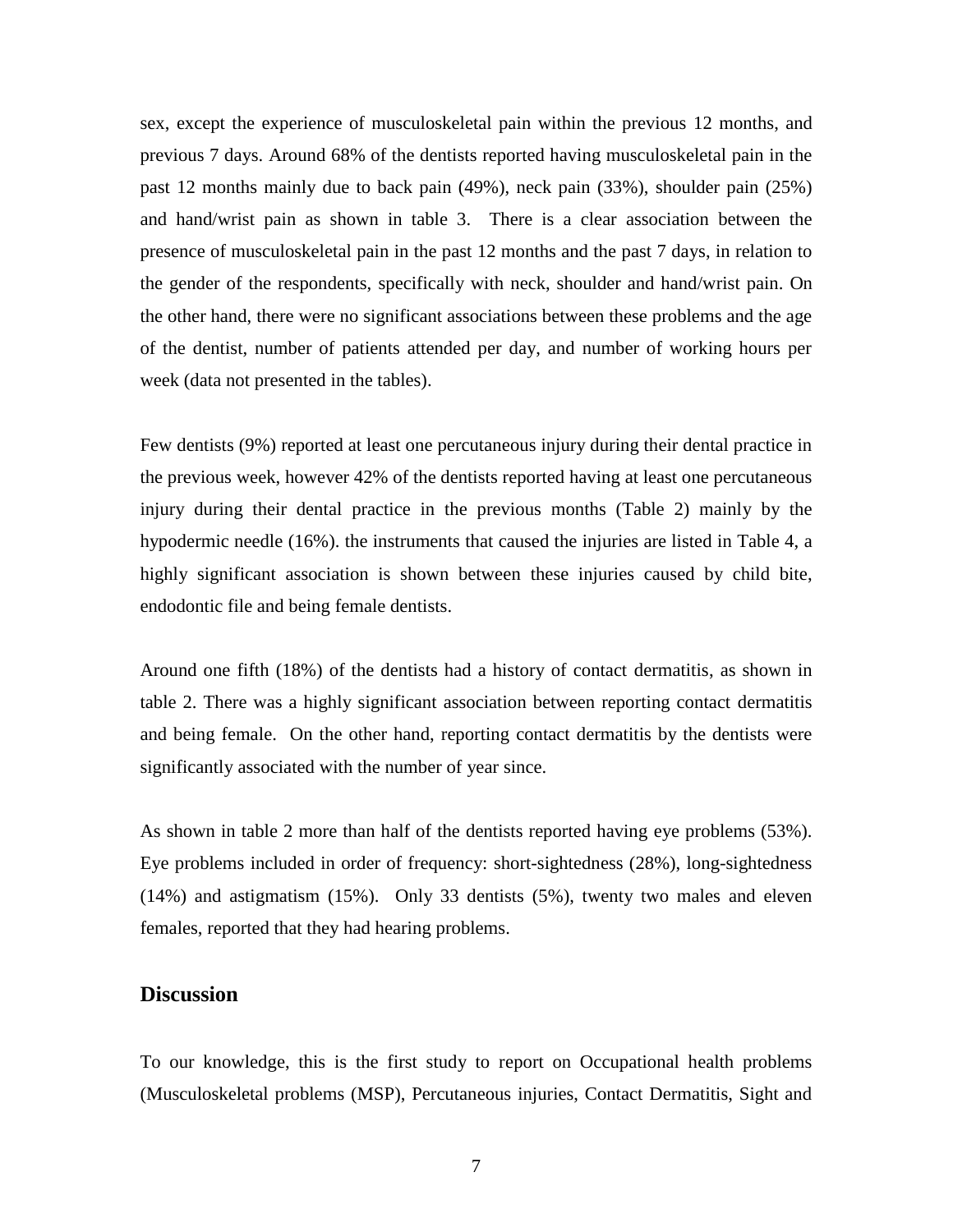hearing problems) among dentists working in UAE. This cross sectional study examined the prevalence of, and some factors associated with occupational health problems in dentists in UAE by means of a self-administered questionnaire. Although the response rate for this study was good, one of the major limitations of this type of research is that what people report may differ from that which they actually do.

The results of this investigation are based on a questionnaire study in which the dentists were asked to note the occurrence of musculoskeletal pain over the past 12 and the previous 7 days. The questionnaire gave answers only with respect to the occurrence of symptoms and not to the frequency and intensity of pain.

Musculoskeletal pain, which is reported to level of 68% (in the past 12 months) in this study, appeared to be the major health problem for dentists in UAE. This percentage is comparatively lower than studies reported by Chowanadisai *et al.*<sup>5</sup> , Auguston *et al.*<sup>13</sup> and higher than studies reported by Shugars *et al.*<sup>14</sup> and Alexopoulos *et al.*<sup>15</sup>. While similar percentage was reported by Finsen *et al.*<sup>16</sup> who also found that the prevalence of musculoskeletal pain in the past 12 months was 65%.

This study is in support of previous study<sup>5</sup> that musculoskeletal health problems were the most common occupational health problems reported by dentists. The most frequent percentage of reported pain among UAE dentists was the occurrence of back pain in the last 12 months. The second most common anatomical region that was reported was the neck pain. This result supports the findings of similar previous studies in other countries like the findings of Alexopoulos *et al.*<sup>15</sup> and Szymanska<sup>17</sup> and others who suggested that pain were predominately localized in the back and in the neck.

The occurrence of back pain in the past 12 months was the highest and reported by almost half of the respondents, while the occurrence of pain in this region in the past 7 days was reported by nearly the third. It would be expected that the proportion of musculoskeletal symptoms in the five anatomical regions will diverge more or less identically in the past 12 months and in the past 7 days, and it did. The high level of back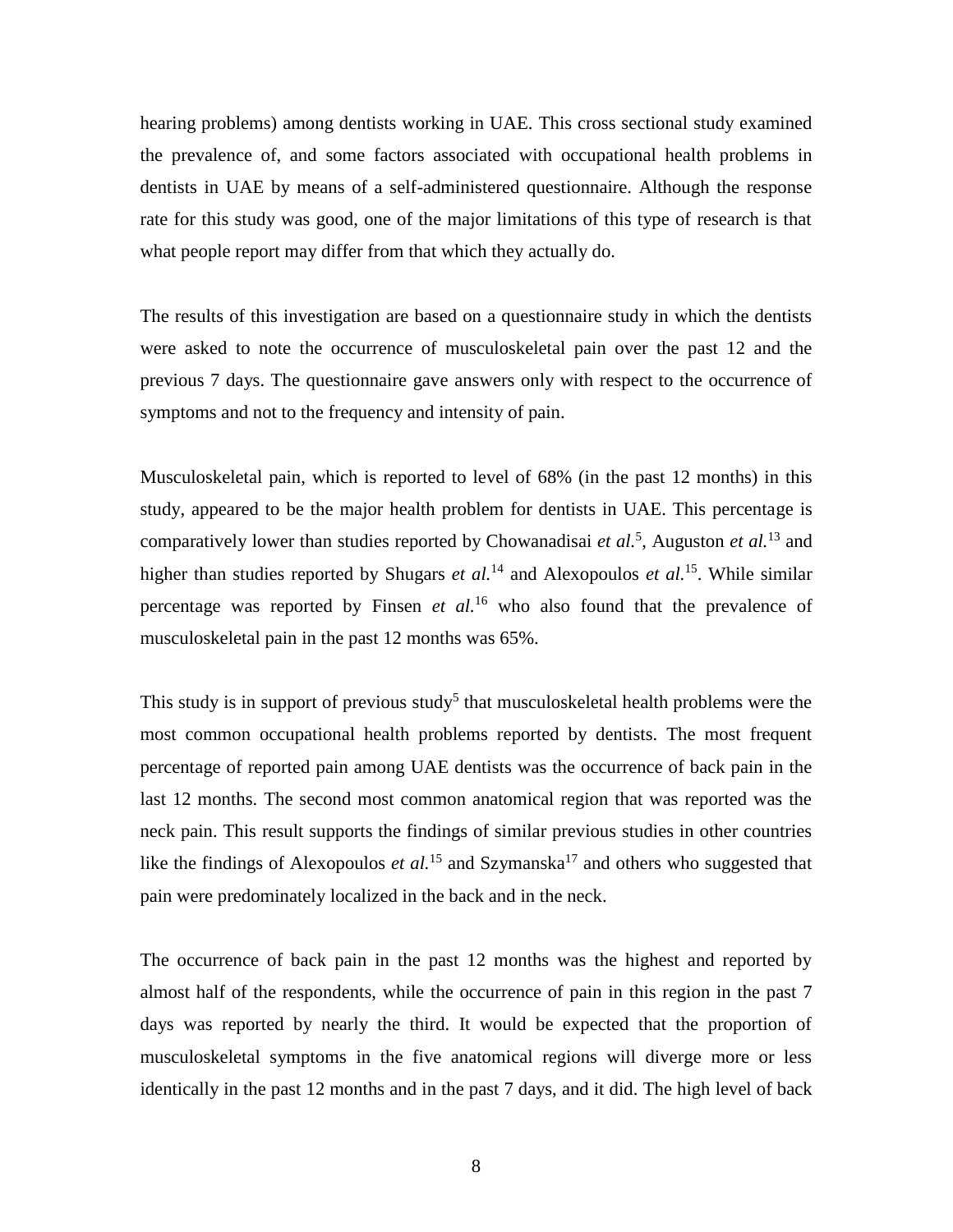pain could be attributed to the mental stresses and postural positions inherent in the dentist's work, resulting in more strain on their spine while working<sup>18</sup>. On the other hand, the substantial prevalence of pain in the neck and shoulders in this study could be associated with repetitive work performed with a flexed neck and elevated and abducted  $\text{arms}^{19}$ .

Although the proportion of female dentists in the present study were less than males, they were significantly more likely than their male colleagues to report musculoskeletal pain; particularly the neck, shoulder and wrist pain. As the demand of dental tasks would be similar for both sexes, the increased prevalence of symptoms may reflect a greater willingness on the part of females to report the symptoms. Similar findings were reported elsewhere<sup>20</sup>.

Working hours tend also to be longer among dentists than the standard working week hours of around 35 hours. In spite of long hours of working each day which is irrational from the point of view of ergonomics; according to this study; there was no relation between the number of working hours per week and having musculoskeletal symptoms in concordance with other studies<sup>21,22</sup>. But, this is in contrast to the work of Al Wazzan *et al*. <sup>18</sup> and Chowanadisai *et al.*<sup>5</sup>

Although on one extreme, one study<sup>5</sup> indicates that the prevalence of musculoskeletal symptoms is negatively correlated with the years in practice, on the other extreme; other studies<sup>17,23</sup> reported increase in prevalence of musculoskeletal symptoms with years in practice. Our study indicates that no significant association between reporting musculoskeletal symptoms and years in practice. A partial explanation for that is, may be those dentists with sever musculoskeletal symptoms had ceased working, though this could not be determined.

In a prospective study<sup>23</sup> of a 5-year follow-up, found that a relatively large number of individuals among the dental personnel had left their profession during the observation period. The leavers had a considerably higher prevalence of musculoskeletal symptoms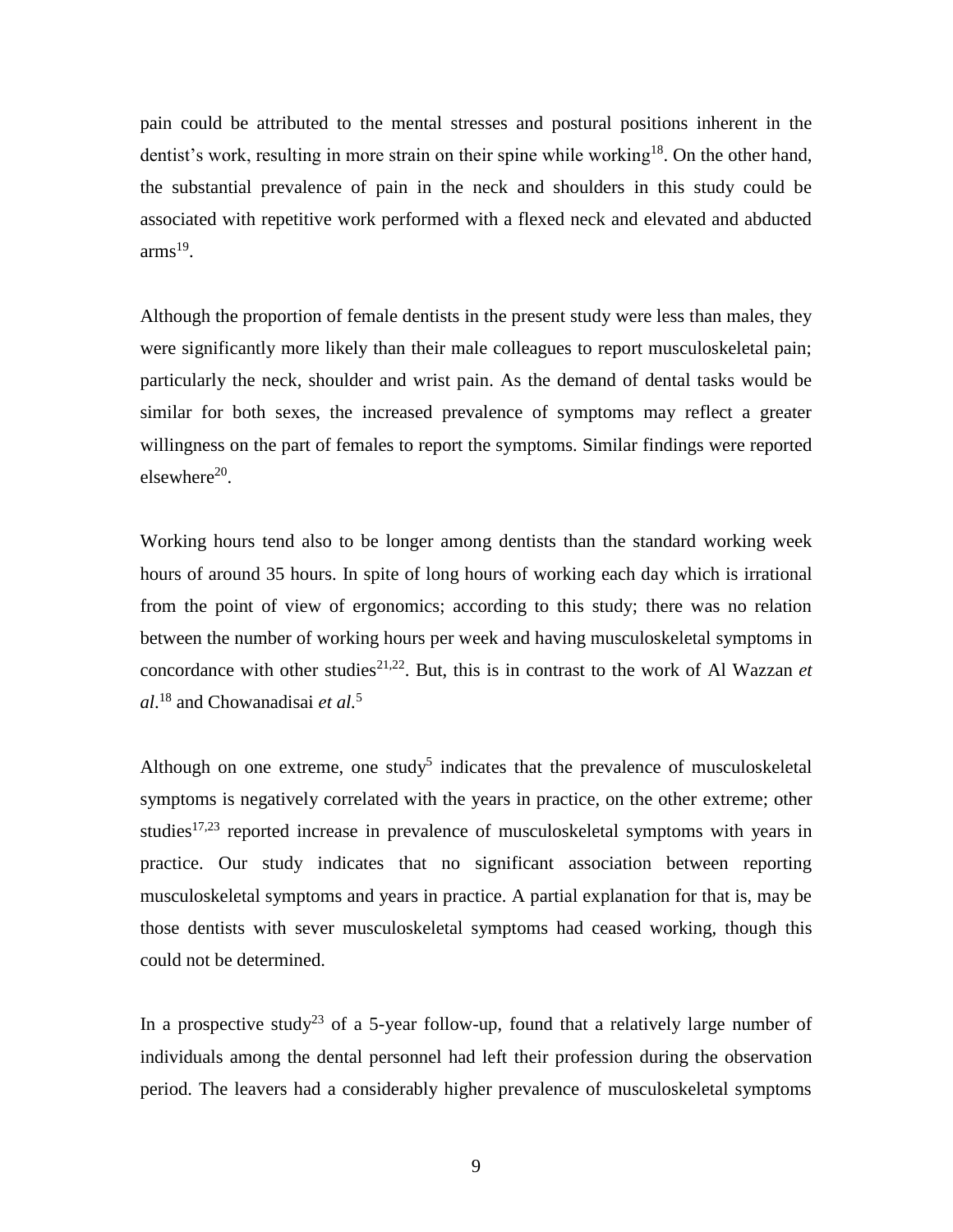with a wide spread localization as early as at the beginning of the study and also after 5 years. The leaving of employment had resulted in a reduction in the prevalence rate of symptoms among the stayers; thus resulting in a dilution effect. The current study confirmed a comparatively lower prevalence of percutaneous injuries among practicing dentists in UAE.

In this study, the finding of (42%) of dentists reported having at least one percutaneous injury during their dental practice in the previous 12 months is lower than the prevalence of self-reported percutaneous injuries of dentists practicing in Scotland<sup>4</sup> and in Thailand<sup>5</sup>. Dental practice within the UAE, where the prevalence of HIV/AIDS is among the world's lowest<sup>24</sup>, appears to be associated with a very low risk of acquiring HIV infection by occupational exposure. However, the prevalence of percutaneous injuries indicates that they are a common hazard of dental practice and in view of the importance of other blood-born viral infections, are a cause of concern.

The results of our study indicate that, syringe needles to be the primary source of percutaneous injuries in the dental environment corresponds with those of Chowanadisai and co-workers<sup>5</sup>. In general, there was no significant association between sustaining percutaneous injuries and being a male or female dentist. Same finding was reported in a prospective study in United States<sup>25</sup>, while in a study conducted in Thailand<sup>5</sup> showed that male dentists had a significantly higher prevalence of percutaneous injuries than female dentists.

The current study showed that female dentists experienced child bite injuries more than their male colleagues that were statistically significant. This might reflect the lower threshold on the part of female dentists to report the child bite injuries or that could be attributed to the fact that most mothers in United Arab Emirates prefer to take their children to female dentists; as a common sense in the minds of the parents that; they are better in management of their children than male dentists.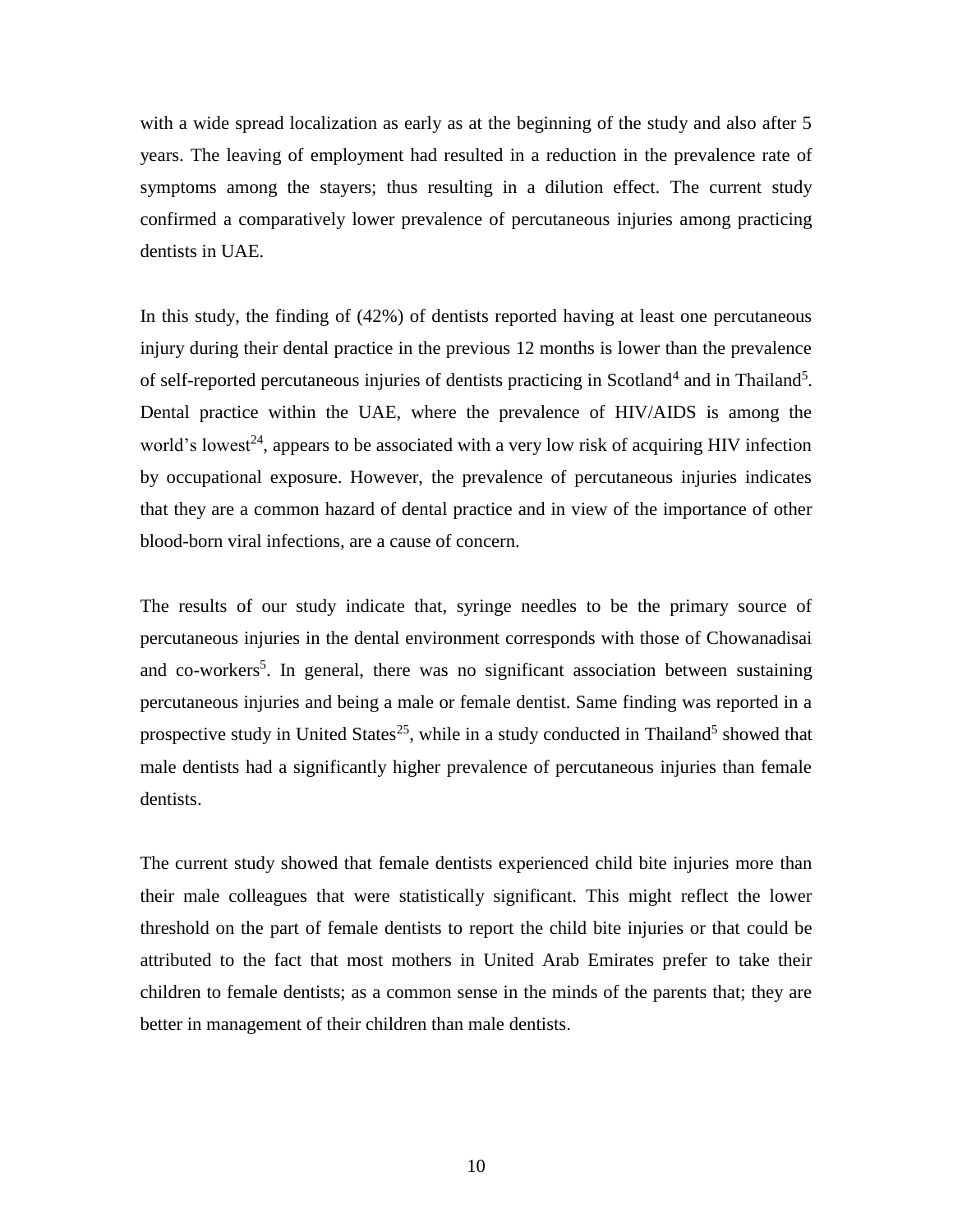Our study is supporting the intuitive assumption that more years in practice is associated with less injuries (in past 12 months) sustained. This is in concordance with the conventional belief that experience leads to greater proficiency, and thus less injuries reported. Same finding has been obtained elsewhere $^{26}$ .

Dental workers are an excellent group for studying the adverse reaction to latex gloves, as they may wear gloves for 8-10 hours daily, 5-6 days a week, giving them a much greater degree of exposure to latex than most other health care workers.

Contact dermatitis among dentists is an important occupational health issue. The (18%) working lifetime prevalence of hand dermatitis in this study was remarkably similar to a study reported from United States $^{27}$  among dental personnel. On the other hand, this finding is lower than  $(22-44%)$  from studies conducted in many countries<sup>5,9,28</sup>.

Female dentists in the present study were statistically more likely to develop reaction to latex gloves, and this female preponderance has been noted in previous investigations<sup>28,29</sup>. This is because women may have lower threshold for reporting an adverse reaction<sup>29</sup>.

The present study shows just over half of dentists reported having eye problems. Similar finding has been obtained in Thailand<sup>5</sup>. Few studies have examined eye problems in dentists, although eye problems were common among the respondents in this study, most of these eye problems are commonly seen in the general community and were probably not occupationally related, but they may affect the work of dentists or be aggravated by their occupation<sup>5</sup>.

Few dentists in this study reported hearing problem, which is slightly higher than what is reported in Thailand<sup>5</sup>. This problem was associated mainly with old age dentists, and more years in practice. This low reported percentage of hearing problem could be related to the fact that noise levels of modern dental equipment have now fallen below 85dB (A), the widely used benchmark standard, below which risk of hearing loss is minimal $30$ .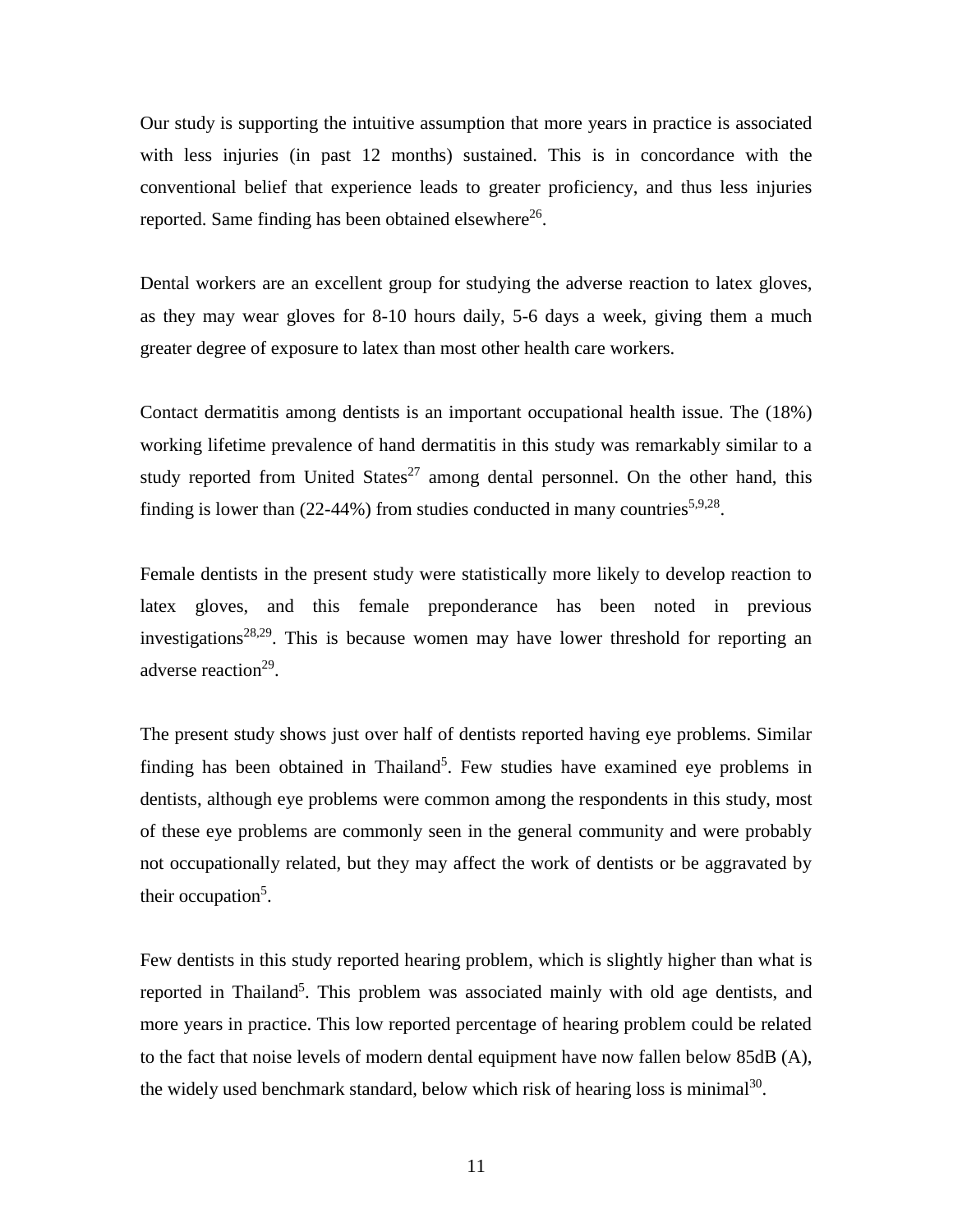## **Conclusion**

The present study has indicated that some occupationally related health problems, especially musculoskeletal problems, percutaneous injuries and contact dermatitis were presents among dentists practicing in UAE. The prevalence of dentists, who reported percutaneous injuries in the previous 12 months, although low, is of particular concern; therefore, continuing education in the avoidance of percutaneous injuries would be beneficial. Further studies are needed to identify causes of musculoskeletal pain and to identify the appropriate interventions which would reduce its prevalence. Further continuing education and investigation of appropriate interventions to reduce exposure to agents which may produce contact dermatitis also needed.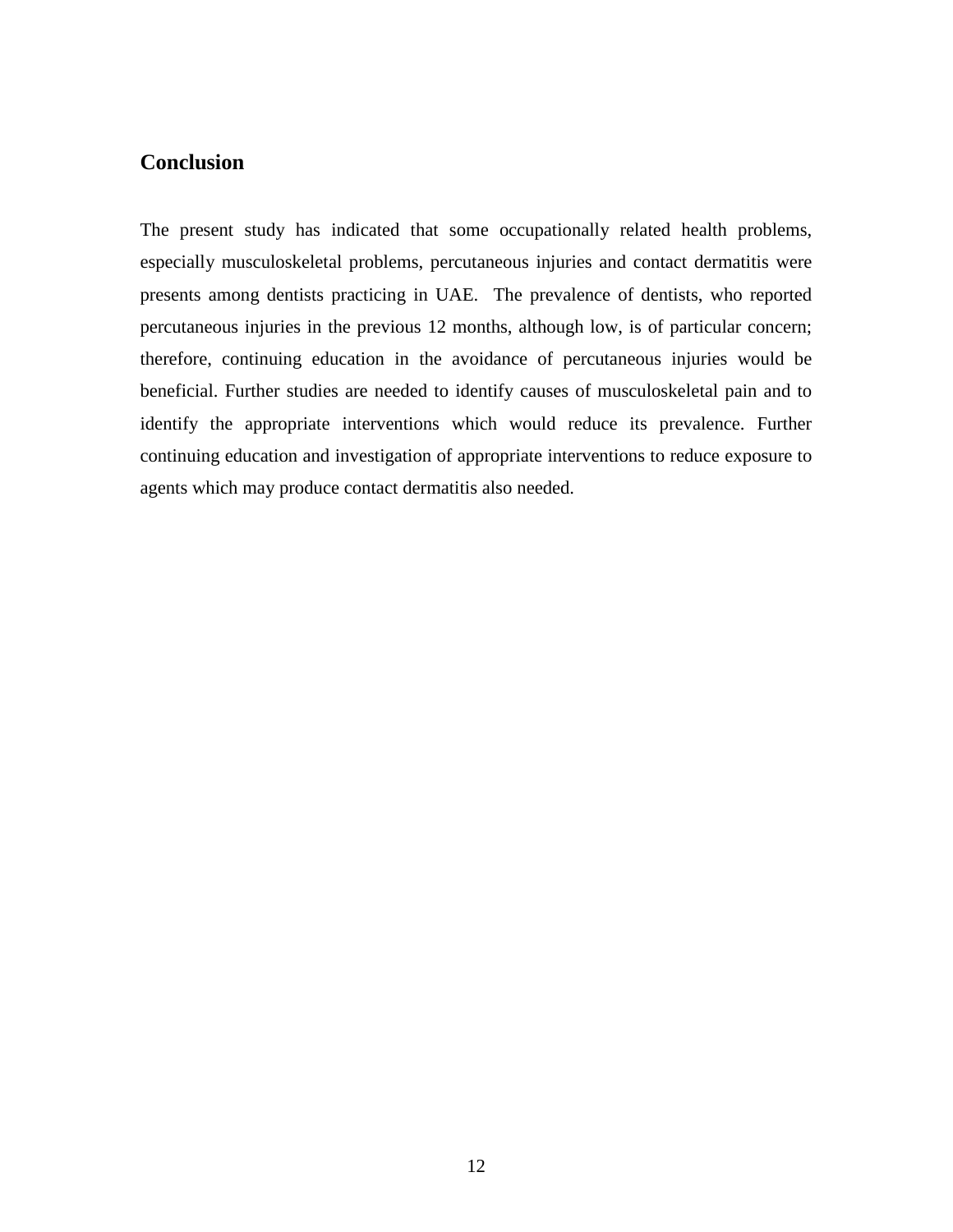## **References**

- 1. Hayes MJ, Cockrell, D, Smith DR. A systematic review of musculoskeletal disorders among dental professionals. *Int J Dent Hygiene* 2009; **7**: 159-165.
- 2. Cleveland J, Lockwood S, Gooch BF et al. Percutaneous injuries in dentistry: an observational study. *J Am Dent Assoc*1995; **126**:745-51.
- 3. Mosley JW, Edwards VM, Casey G, Redeker AG, White G. Hepatitis B virus infection in dentists. *N Engl J Med* 1975; **293**:729-34.
- 4. Felix D H, Bird A G, Anderson H G, Gore S M, Brettle R P, and Wray D. Recent non-sterile inoculation injuries to dental professionals in the Lothian Region of Scotland. *Br Dent J* 1994; **176**:180-184.
- 5. Chowanadisai S, Kukiattrakoon B, Yapong B, Kedjarune U. Occupational health problems of dentists in southern Thailand*. Int Dent J* 2000; **50**: 36-40.
- 6. Kavli G, Forde OH. Hand dermatoses in Tromso. *Contact Dermatitis* 1984; **10**:174-177.
- 7. Smit HA, Burdorf A, Coenraads PJ. Prevalence of hand dermatitis in different occupations. *Int J Epidemiol* 1993; **22**:288-93.
- 8. McCracken S. Latex glove hypersensitivity and irritation: a literature review. *Probe* 1999; **33**:13-5.
- 9. Ohlson C-G, Svensson L, Mossberg B, Hok M. Prevalence of contact dermatitis among dental personnel in a Swedish rural country. *Swed Dent J* 2001; **25**:13-20.
- 10. Crippa M, Pasolini G. Allergic reactions due to glove lubricant-powder in health care workers. *Int. Arch Occup Environ Health* 1997; **70**: 399-402.
- 11. Kanerva L, Alanko K, Estlander T, Jolanki R, Lahtinen A, Savela A. Statistics on occupational dermatitis from (meth)acrylates in dental personnel. *Contact Dermatitis* 2000; **42**:175-176.
- 12. Adams, Robert M. *Occupational skin disease*, 3rd edition, W.B. Saunders Company, 1999.
- 13. Auguston TE, Morken T. Musculoskeletal problems among dental health personnel: a survey of the public dental health services in Hordaland (in Norwegian). *Tidsskr Nor Laegeforen*. 1996; **116**:2776-80.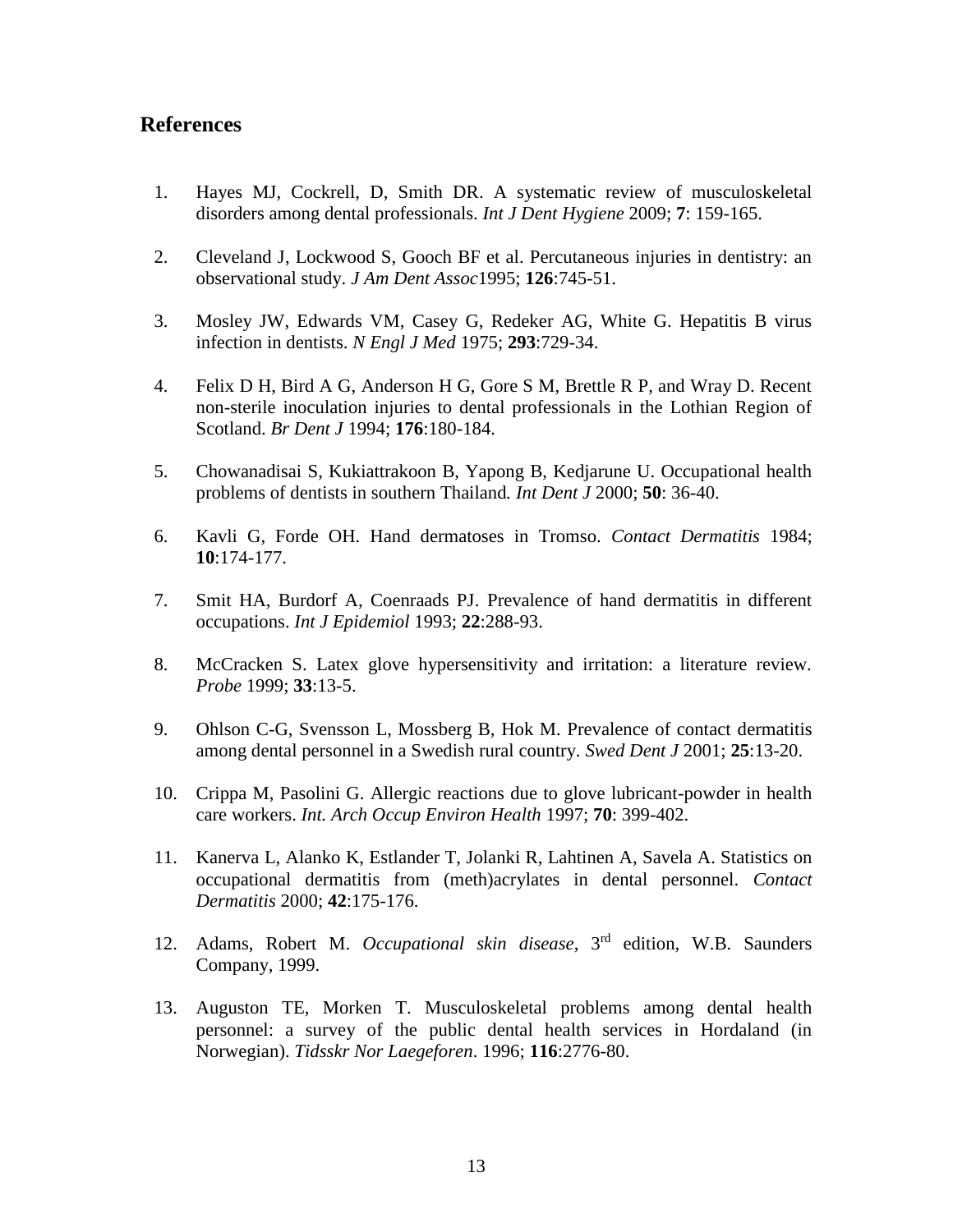- 14. Shugars DA, Miller D, Williams D, Fishburne C, Strickland D. Musculoskeletal pain among general dentists. *Gen Dent* 1987; **35**:272-6.
- 15. Alexopoulos EC, Stathi I-C, Charizani F., Prevalence of musculoskeletal disorders in dentists. *BMC Musculoskeletal Disorders* 2004; **5**:16.
- 16. Finsen L., Christinsen H., Bakke M. Musculoskeletal disorders among dentists and variation in dental work. *Appl Ergon* 1998; **29**(2):119-25.
- 17. Szymanska J. Disorders of the musculoskeletal system among dentists from the aspect of ergonomics and prophylaxis. *Ann Agric Environ Med* 2002; **9**: 196-173.
- 18. Al Wazzan KA, Almas K., Al Shethn SE. Back & Neck Problems among dentists and dental auxiliaries. *J Contemp Dent Pract* 2001; **2**(3): 17-30.
- 19. Rosecrance JC, Cook TM. Upper extremity musculoskeletal disorders: Occupational association and a model for prevention. *CEJOEM* 1998; **4**(3):214- 231.
- 20. Marshall ED, Duncombe LM, Robinson RQ, Kilbreath SL. Musculoskeletal symptoms in New South Wales dentists. *Aust Dent J* 1997; **42**(4):240-6.
- 21. Lehto TU, Helenius HYM, Alaranta HT. Musculoskeletal symptoms of dentists assessed by a multidisciplinary approach. *Community Dent Oral Epidemiol* 1991; **19**:38-44.
- 22. Rundcrantz B-L, Johnsson B, Moritz U. Cervical pain and discomfort aomg dentists. Epidemiological, clinical and therapeutic aspects. *Swed Dent J* 1990; **14**: 71-80.
- 23. Akesson I., Johnsson B., Rylander L., Moritz U., Skerfving S. Musculoskeletal disorders among female dental personnsel- clinical examination and a 5-year follow-up study of symptoms. *Int Arch Occup Environ Health* 1999; **72**: 395-403.
- 24. WHO: Xinhua Agency (06/10/04)- 2004. Available at: <http://www.aegis.com/news/ads/2004/AD041192.html>
- 25. Siew C, Gruninger ST, Miaw C-L, Neidle EA. Percutaneous injuries in practicing dentists: aprospective study using a 20-day diary. *J Am Dent Assoc* 1995; **126**(9): 1227-1234.
- 26. Bagramian RA, McNamara JA. A prospective survey of percutaneous injuries in orthodontists. *Am J Orthod Dentofacial Orthop* 1998; **114**: 654-8.
- 27. Hill JG, Grimwood RE, Hermesch CB, Marks JG. Prevalence of occupationally related hand dermatitis in dental workers. *J Am Dent Assoc* 1998; **129**:212-7.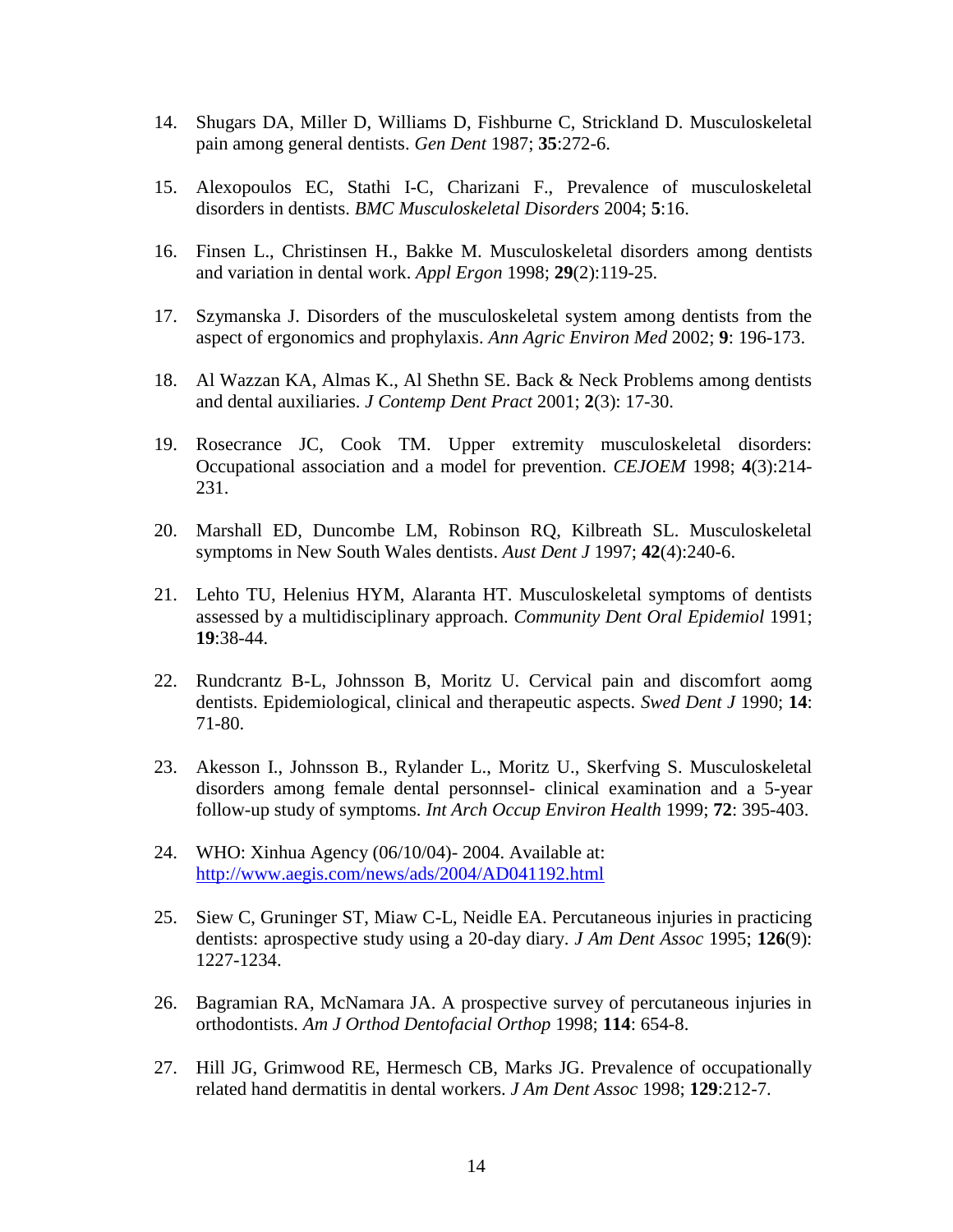- 28. Sinclair NA, Thomson WM. Prevalence of self-reported hand dermatoses in New Zealand dentists. *N Z Dent J* 2004; **100**(2): 38-41.
- 29. Field E.A. Atopy and other risk factors for UK dentists reporting an adverse reaction to latex gloves. *Contact Dermatitis* 1998; **38**:132-136.
- 30. Setcos JC, Mahyuddin A. Noise levels encountered in dental clinical and laboratory practice. *Int J Prosthodont* 1998; **11**: 150-157.

.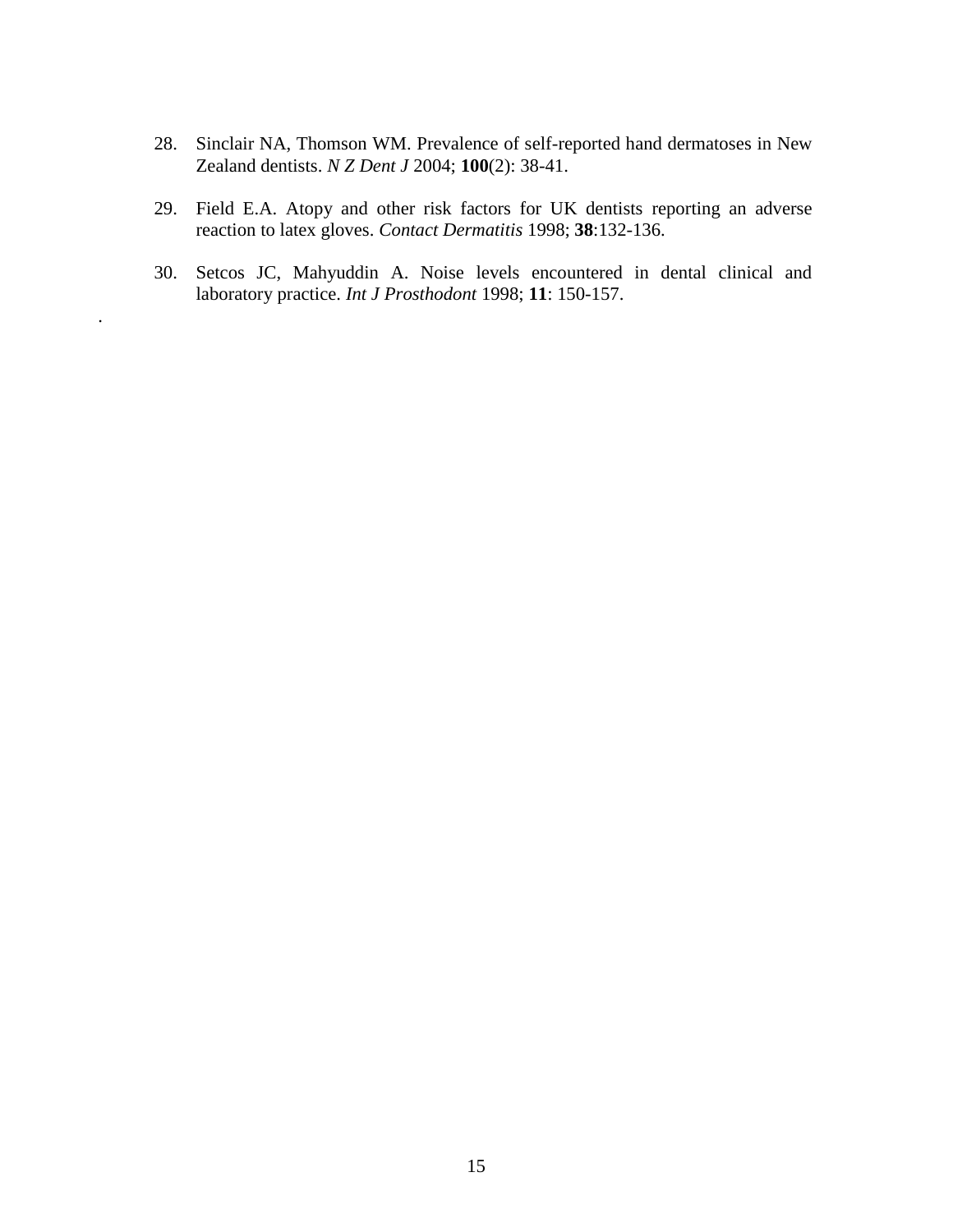|                                  | Male $(n=445)$<br>$(Mean \pm SD)$ | Female $(n=288)$<br>$(Mean \pm SD)$ |
|----------------------------------|-----------------------------------|-------------------------------------|
| Age (years)                      | $40.8 + 9.2$                      | $36.4 \pm 7.5$                      |
| Number of years since graduation | $16.7+9.2$                        | $13.5 \pm 8.1$                      |
| Working hours per week (hours)   | $30.5 \pm 15.5$                   | $26.6 \pm 14.5$                     |

**Table 1**: Age, Number of years since graduation and working hours by sex.

| <b>Table 2:</b> Number (Percentage) of dentists who had some occupational health problems |
|-------------------------------------------------------------------------------------------|
| classified by sex.                                                                        |

| Type of problem         | <b>Male</b><br>n(%) | Female<br>n(%) | <b>Total</b><br>$n\left(\frac{0}{0}\right)$ |
|-------------------------|---------------------|----------------|---------------------------------------------|
|                         |                     |                |                                             |
| Musculoskeletal pain    |                     |                |                                             |
| Past 12 months $**$     | 282 (63)            | 215 (75)       | 497 (68)                                    |
| Past 7 days**           | 195 (44)            | 166 (58)       | 361 (49)                                    |
| Percutaneous injury     |                     |                |                                             |
| Past 12 months          | 179 (40)            | 127(44)        | 306 (42)                                    |
| Past 7 days             | 39(9)               | 28(10)         | 67 (9)                                      |
| Contact Dermatitis**    | 63 (14)             | 72 (25)        | 135 (18)                                    |
| Eye Problems            | 230 (52)            | 159 (55)       | 389 (53)                                    |
| <b>Hearing Problems</b> | 22(5)               | 11 $(4)$       | 33(5)                                       |
| * $P<0.05$              |                     |                |                                             |

\*\* *P*<0.01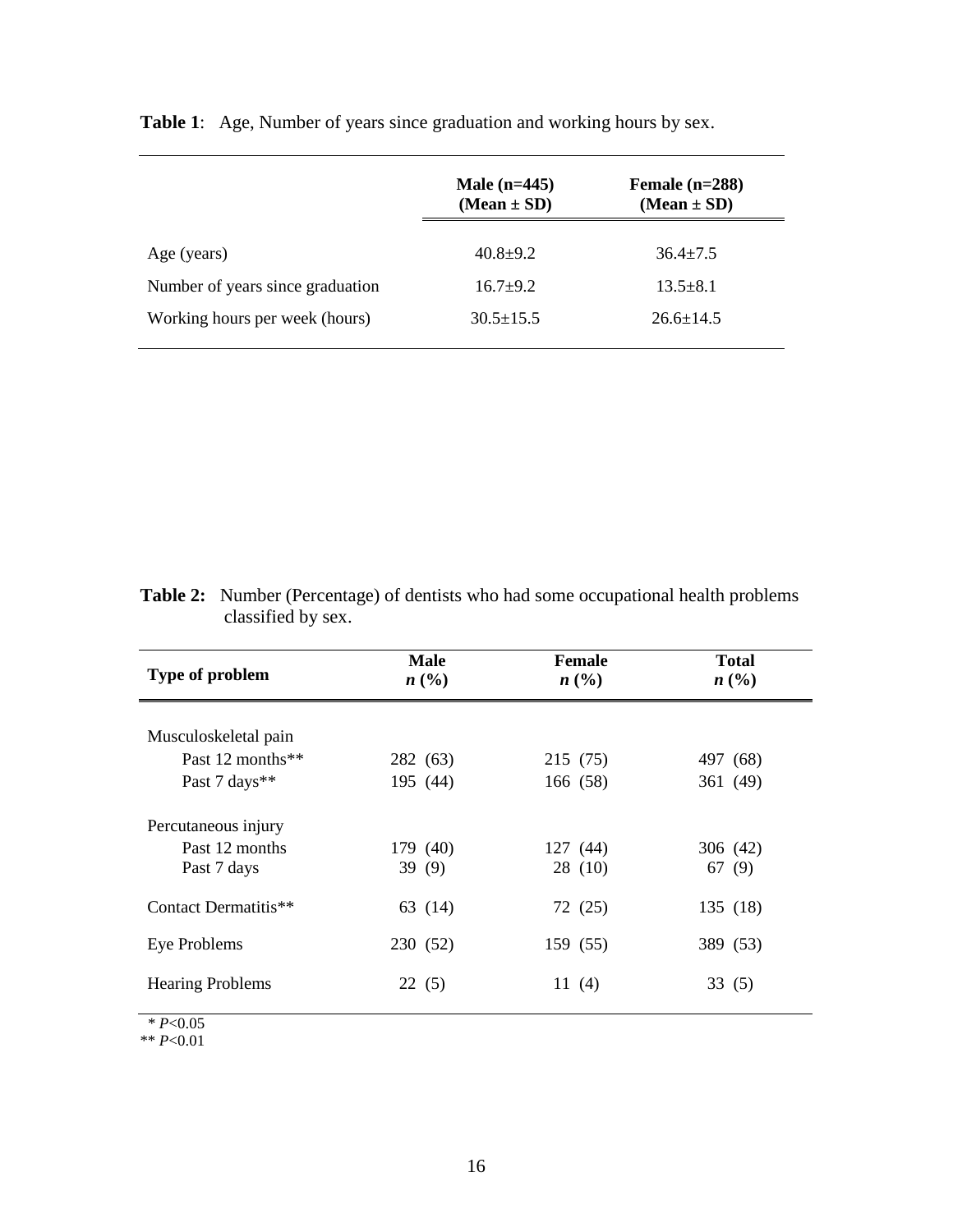**Table 3:** Prevalence of Musculoskeletal pain reported by sex.

| <b>Anatomical Region</b>                        | <b>Male</b><br>n(%) |              | <b>Female</b><br>$n\left(\frac{0}{0}\right)$ |                     | <b>Total</b><br>$n\left(\frac{0}{0}\right)$ |         |
|-------------------------------------------------|---------------------|--------------|----------------------------------------------|---------------------|---------------------------------------------|---------|
| Back pain                                       | 131                 | 211 (47)     |                                              | 148 (51)            | 359 (49)                                    |         |
| Neck pain**<br>Shoulder pain**                  | 94                  | (29)<br>(21) |                                              | 109 (38)<br>91 (32) | 240 (33)<br>185 (25)                        |         |
| Facial & Scalp muscle pain<br>Wrist/Hand pain** | 6                   | (1)<br>35(8) |                                              | 6(2)<br>44 (15)     | 12(2)                                       | 79 (11) |
| <b>Others</b>                                   |                     | 16(4)        |                                              | 14 (5)              | 30 $(4)$                                    |         |

1. Musculoskeletal pain in the past 12 months

 $* P < 0.05$ 

\*\* *P*<0.01

## 2. Musculoskeletal pain in the past 7 days

| <b>Anatomical Region</b>   | <b>Male</b><br>n(%) | <b>Female</b><br>n(%) | <b>Total</b><br>n(%) |  |
|----------------------------|---------------------|-----------------------|----------------------|--|
| Back pain                  | 136 (31)            | 102(35)               | 238 (33)             |  |
| Neck pain**                | 96 (22)             | 90 (31)               | 186(2)               |  |
| Shoulder pain**            | 68 (15)             | 86 (30)               | 154 (21)             |  |
| Facial & Scalp muscle pain | (1)<br>6            | 3(1)                  | 9(1)                 |  |
| Wrist/Hand pain**          | (7)<br>31           | 34 (12)               | 65 (9)               |  |
| <b>Others</b>              | (3)<br>11           | 13(5)                 | 24(3)                |  |
|                            |                     |                       |                      |  |

 $* P < 0.05$ 

\*\* *P*<0.01